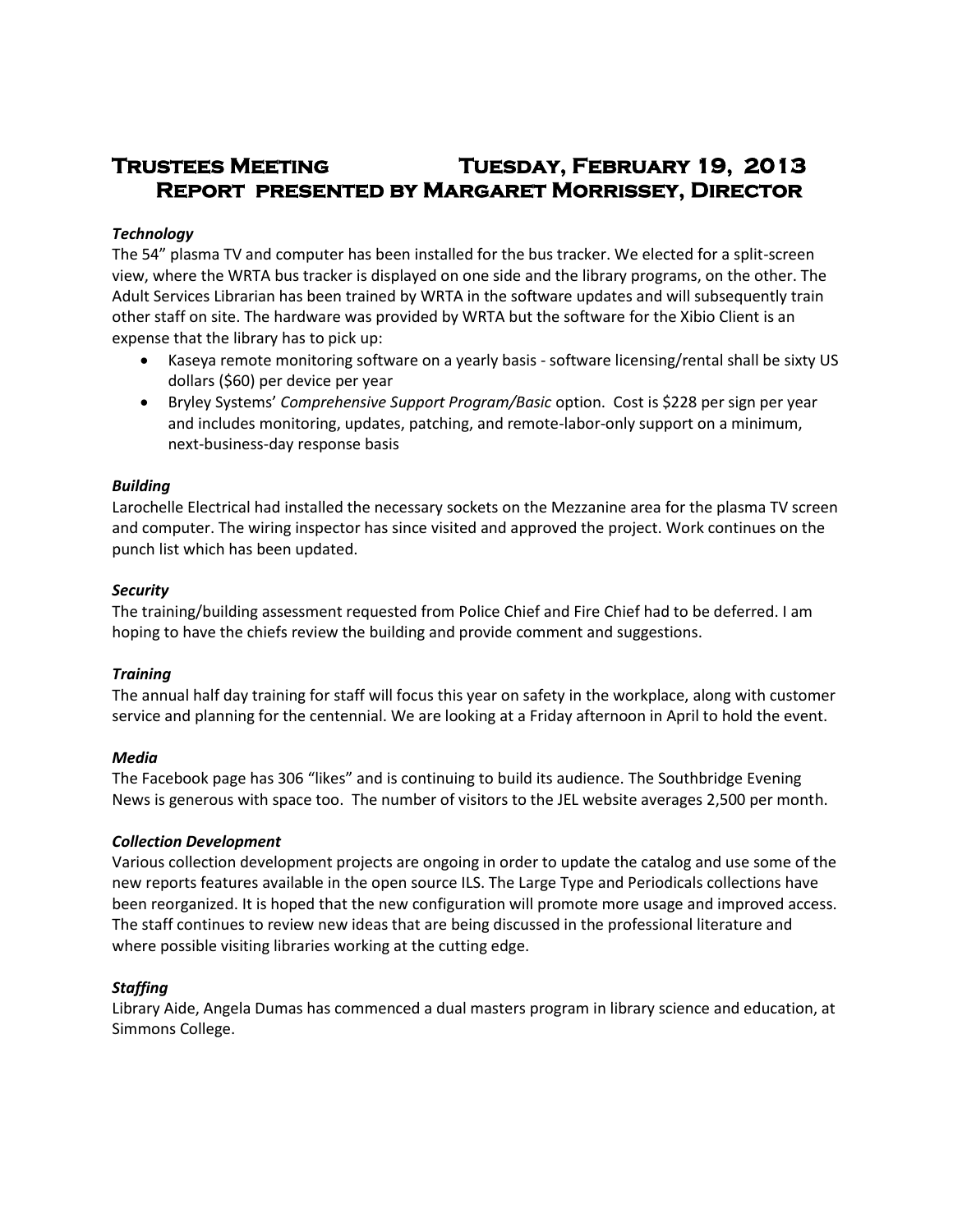## *Volunteers*

The library has volunteers from the Southern Worcester County Educational Collaborative on Tuesdays and each day one of the tax abatement personnel is here to assist staff.

#### *Children's Department*

On 1/17, the Children's Librarian participated in an ALA train the trainer program*: Every Child Ready to Read*! delivered by webinar. Children's staff met with the Recycling Coordinator to discuss recyclable craft ideas. The extreme cold has affected the attendance at programs, especially the *Baby Time*. The second *Pinkalicious and Take Your Child to the Library Day* party was a resounding success, starting a new tradition! There were in excess of ninety people in the Children's Room, on Saturday and made all the preparations worthwhile

## *Programs*

Many people gathered at the reception for the *Black White and Blue* exhibit. The monthly *Library Box Offices* was appropriately titled: *Republic of Love and screened on* Valentine's Day*.*

## *Outreach*

Troop 140 Boy Scouts visited on Monday evening for a tour and I provided a short presentation on local history. Library staff has accepted the invitation to participate in the 2013 *Reach Out And Read* program organized by the PTA.

## **WRTA**

The WRTA bus service commenced 1/28 and the bus riders are coming into the library, while waiting which is mutually beneficial. The digital Bus Tracker sign has been activated. There were many steps and the DPW played a significant role by installing the hardware on February 5<sup>th.</sup> The stairs had to be temporarily closed off during the process but patrons had access to the Foster Street stairs and the elevator. According to the General Manager of the RTA "for the first twelve days of service we had 5 passengers per day going inbound to Auburn Mall and 12 passengers per day going outbound to Southbridge".

#### *Meetings*

The Children's Librarian attended the Parent Support Network meeting held at the library. I attended the Digital Commonwealth board meeting.

#### *Meeting Rooms*

The meeting rooms continue to be in demand by the community. The library has four meeting rooms of various sizes and two study rooms that can be reserved by the public. QCC-GED testing will be held two days next week.

#### *Industry Exhibit*

The Optical Heritage Museum exhibit was well received. Thank you to Dick Whitney and Donna Silverberg for facilitating. The Dexter-Russell exhibit is now installed and is piquing the interest of many of our patrons.

# *Ethics Training*

Staff and Tax Abatement personnel have completed the online ethics training.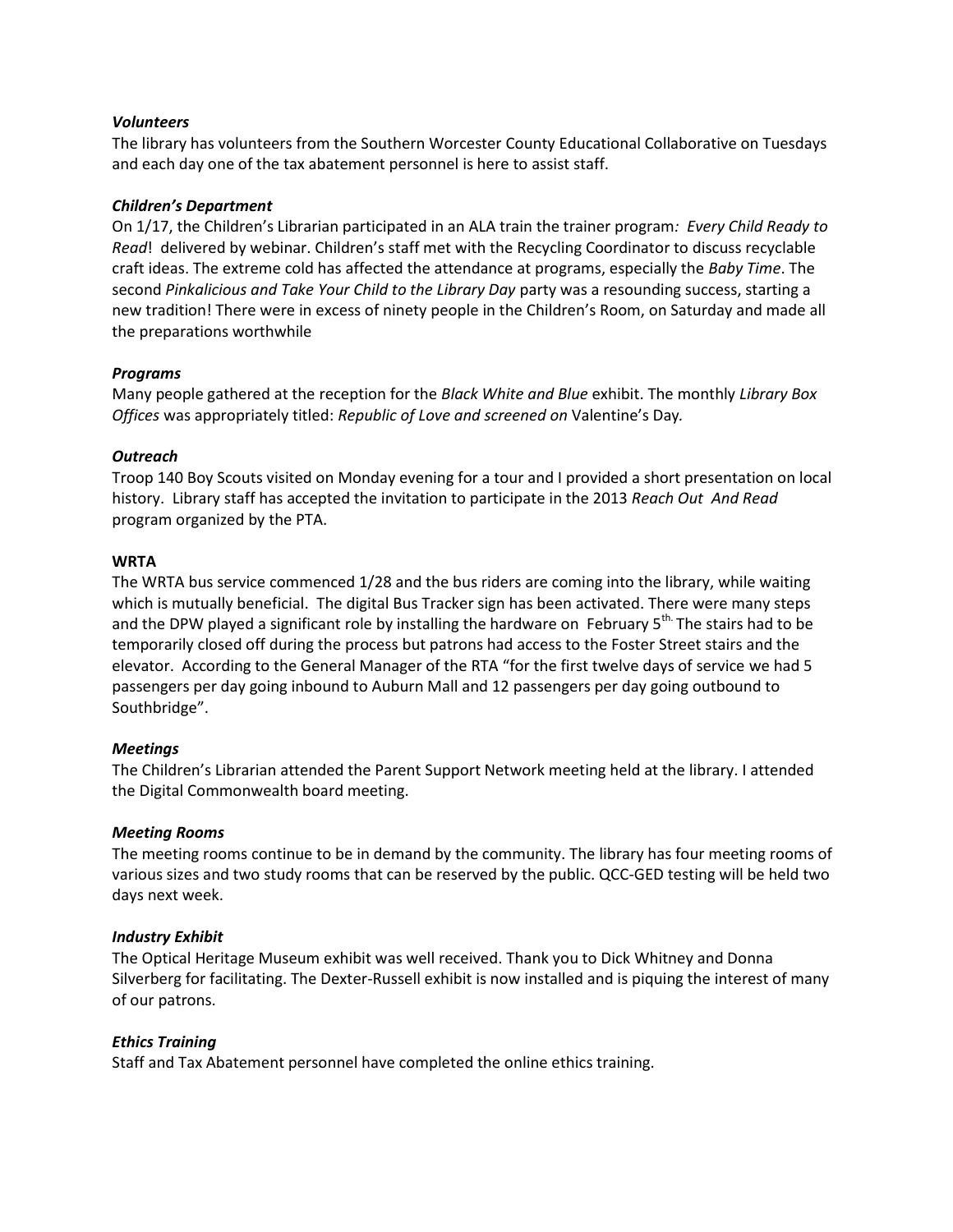# *FOJEL*

The Friends are working with a new vendor for the coffee service.

## *AARP Tax Assistance*

Promotion of this program has been successful. The *Southbridge Evening News* provided coverage and it is posted on the JEL website and Facebook pages. The AARP offers tax assistance to the community on Monday and Thursday evenings, (started January 28 through April 4). There are two tax preparers present and six clients are seen each day. Library staff assists by scheduling appointments and follow up with courtesy calls to remind those with appointments. The tax forms are starting to arrive finally and more are still to come. We have been fielding lots of questions and complaints from the public.

## *Literacy Volunteers*

The first computer class was held on Saturday in the Pioppi Room. This is a basic skills class and will be followed by an intermediate class, offered by another instructor.

# *100th Anniversary of JEL*

Planning is underway! A meeting is scheduled on the first Saturday of each month for this purpose.

# *Bicentennial Meeting*

No report

# *Library Legislative Breakfast*

The annual Library Legislative Day for this district was held in Oxford and Trustee Dick Whitney and I attended.

# *Budget*

The budget request has been submitted. The Chairwoman of the Board attended the meeting with the Town Manager and Accountant. The directions were for a level funded budget with 2% increase for all staff and a 3% increase in utilities (water and sewer). The MAR for FY14 is \$464,504

# *Closing*

The library was closed on Friday, February 8, at noon and remained closed until Monday 11, at 9 a.m. due to the inclement weather.